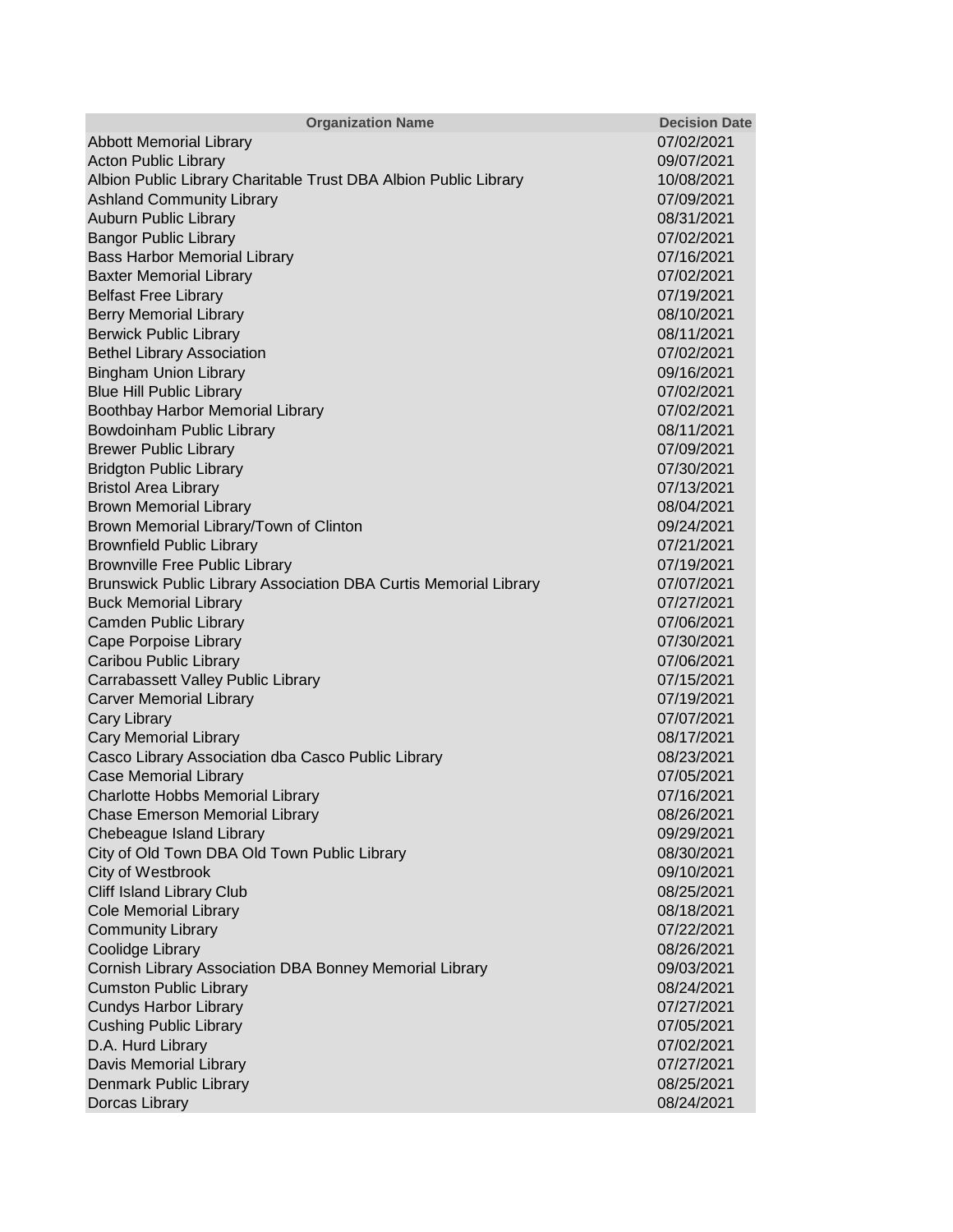| Dr Shaw Memorial Library                                       | 08/13/2021 |
|----------------------------------------------------------------|------------|
| <b>Dyer Library Association</b>                                | 07/20/2021 |
| E Machias Treas of DBA Florence Sturdivant Public Library      | 09/16/2021 |
| East Blue Hill Public Library                                  | 08/05/2021 |
| <b>Edythe Dyer Community Library</b>                           | 07/09/2021 |
| <b>Ellsworth Public Library</b>                                | 08/10/2021 |
| <b>Falmouth Memorial Library</b>                               | 08/18/2021 |
| Farmington Public Library                                      | 07/21/2021 |
| Fort Fairfield Public Library                                  | 08/26/2021 |
| Fort Kent Public Library                                       | 08/31/2021 |
| <b>Franklin Library</b>                                        | 08/24/2021 |
| <b>Freeland Holmes Library</b>                                 | 08/12/2021 |
| <b>Freeport Community Library</b>                              | 08/16/2021 |
| Frenchboro Library                                             | 08/24/2021 |
| Frenchman Bay Library                                          | 08/23/2021 |
| Friend Memorial Public Library, Inc.                           | 08/17/2021 |
| Friendship Town of DBA Friendship Public Library               | 10/12/2021 |
| <b>Fryeburg Public Library</b>                                 | 07/27/2021 |
| <b>Gray Public Library</b>                                     | 07/13/2021 |
| <b>Great Cranberry Library</b>                                 | 09/18/2021 |
| <b>Guilford Memorial Library</b>                               | 07/07/2021 |
| Harrison Village Library                                       | 07/26/2021 |
| <b>Hartland Public Library</b>                                 | 09/24/2021 |
| Henry D. Moore Library                                         | 08/18/2021 |
| Hollis Center Public Library                                   | 09/11/2021 |
| <b>Hope Library</b>                                            | 08/10/2021 |
| <b>Hubbard Free Library</b>                                    | 10/27/2021 |
| Islesboro Town of DBA Alice L. Pendleton Library               | 09/14/2021 |
| Islesford Neighborhood House Assoc INC DBA Islesford Library   | 10/19/2021 |
| Jackson Memorial Library                                       | 07/05/2021 |
| Jay-Niles Memorial Library                                     | 08/12/2021 |
| Jesup Memorial Library                                         | 07/02/2021 |
| Julia Adams Morse Memorial Library / Town of Greene            | 07/09/2021 |
| Kennebunk Free Library Association                             | 08/09/2021 |
| <b>Kezar Falls Circulating Library</b>                         | 07/07/2021 |
| Laura E. Richards Library                                      | 08/05/2021 |
| Lawrence Public Library                                        | 08/03/2021 |
| Lewiston, City of / Lewiston Public Library                    | 07/19/2021 |
| Libby Memorial Library (Old Orchard Beach Free Public Library) | 08/06/2021 |
| <b>Liberty Library</b>                                         | 07/01/2021 |
| <b>Limerick Public Library</b>                                 | 07/20/2021 |
| Lincoln Memorial Public Library                                | 08/27/2021 |
| Lincolnville Community Library                                 | 08/11/2021 |
| <b>Lisbon Library</b>                                          | 08/03/2021 |
| Lithgow Public Library/City of Augusta                         | 07/01/2021 |
| Livermore Library Association                                  | 07/15/2021 |
| Long Island Community Library                                  | 07/27/2021 |
| Long Lake Public Library                                       | 08/13/2021 |
| Louis B. Goodall Memorial Library                              | 08/23/2021 |
| Louis T. Graves Memorial Public Library                        | 07/06/2021 |
| Lubec Memorial Library                                         | 08/12/2021 |
| Ludden Memorial Library                                        | 08/05/2021 |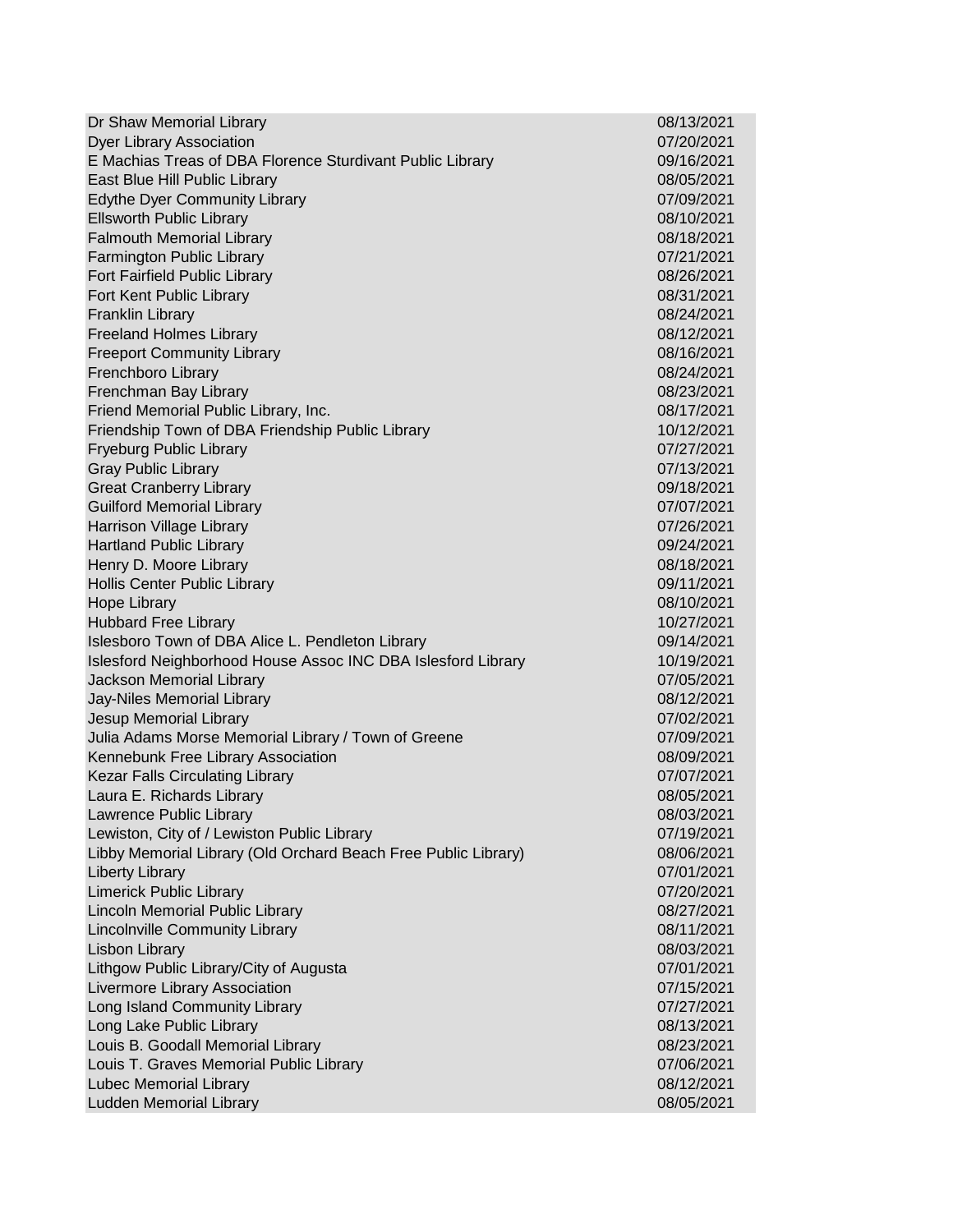Madison Public Library 07/16/2021 Mark & Emily Turner Memorial Library 07/06/2021 Mayhew Library 09/17/2021 McArthur Library 08/19/2021 Mechanic Falls Public Library **08/18/2021** Mercer Shaw Library **07/29/2021** Merrill Memorial Library 09/17/2021 Milbridge Public Library 07/27/2021 Millinocket Memorial Library 08/25/2021 Monhegan Memorial Library 08/27/2021 Monroe Community Library **08/20/2021** Monson Free Public Library Association **07/02/2021** 07/02/2021 Naples Public Library 08/27/2021 New Gloucester Public Library 07/02/2021 New Portland Community Library 07/07/2021 New Vineyard Public Library 08/23/2021 Newport Public Library Association DBA Newport Cultural Center 08/30/2021 Norridgewock Public Library 07/01/2021 North Gorham Public Library **09/14/2021** North Haven Library **10/12/2021 10/12/2021** Norway Memorial Library 07/07/2021 Ogunquit Memorial Library 07/26/2021 Orono Public Library 08/17/2021 Palermo Community Library DBA Palermo Library Guild 08/03/2021 Paris Hill Library Association 07/02/2021 Paris Public Library 07/02/2021 Parsons Memorial Library **Department Control** 2001 12:00:00 08/11/2021 Patten Free Library 07/06/2021 Peabody Memorial Library 07/06/2021 Peavey Memorial Library (Eastport Public Library Association) 08/26/2021 Pembroke Library Association 11/19/2021 Phillips Public Library 07/09/2021 Pittsfield Public Library 07/02/2021 Porter Memorial Library 07/15/2021 Portland Public Library 07/27/2021 Prince Memorial Library 08/25/2021 Rangeley Library Association 07/16/2021 Raymond Village Library 07/11/2021 Revere Memorial Library **08/26/2021** Rice Public Library 07/13/2021 Richville Library Inc. 09/02/2021 Robert A. Frost Memorial Library 07/28/2021 Rockland Public Library **08/12/2021** Rockport Public Library 07/07/2021 Rumford Public Library 07/09/2021 Rutherford Library 11/10/2021 Salmon Falls Library 09/27/2021 Scarborough Public Library **08/26/2021** Carborough Public Library **08/26/2021** Searsmont Town Library **07/02/2021** Shaw Public Library **07/07/2021** Simpson Memorial Library 07/06/2021 Skidompha Public Library **08/27/2021**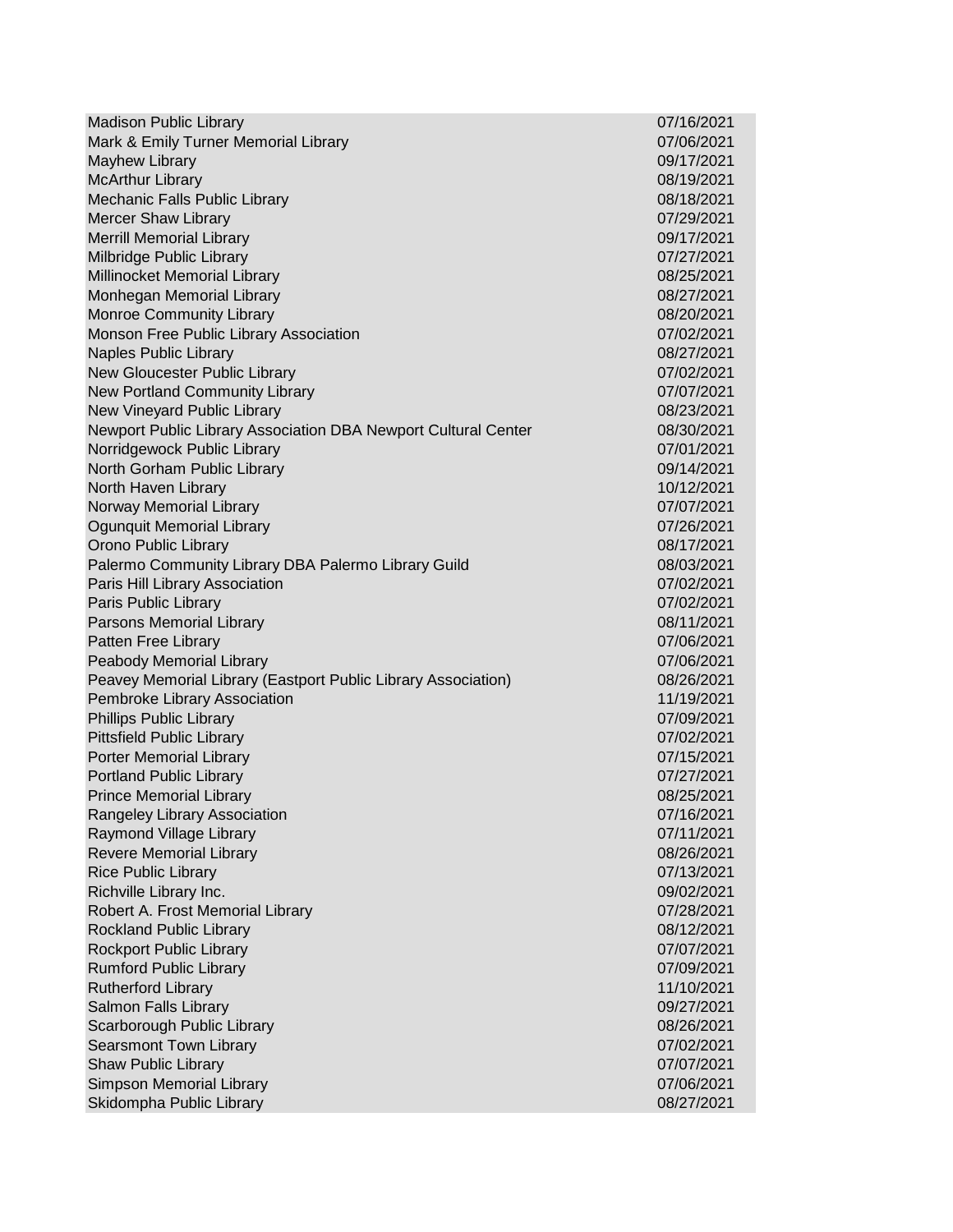| Skowhegan Free Public Library                                             | 07/01/2021 |
|---------------------------------------------------------------------------|------------|
| <b>Soldiers Memorial Library</b>                                          | 08/25/2021 |
| South Berwick Public Library                                              | 07/16/2021 |
| South China Public Library                                                | 07/16/2021 |
| South Portland Public Library                                             | 08/27/2021 |
| Southport Memorial Library                                                | 07/27/2021 |
| Southwest Harbor Public Library                                           | 07/13/2021 |
| Springvale Public Library                                                 | 07/15/2021 |
| <b>Steep Falls Library</b>                                                | 09/27/2021 |
| Stockton Springs Library Committee DBA Stockton Springs Community Library | 08/30/2021 |
| <b>Stonington Public Library</b>                                          | 08/06/2021 |
| <b>Stratton Public Library</b>                                            | 07/10/2021 |
| Swan's Island Educational Society DBA Swan's Island Library               | 08/30/2021 |
| The Stewart Library Association dba Stewart Public Library                | 07/15/2021 |
| <b>Thomas Memorial Library</b>                                            | 08/23/2021 |
| <b>Thomaston Public Library</b>                                           | 07/13/2021 |
| <b>Thompson Free Library</b>                                              | 07/10/2021 |
| <b>Topsham Public Library</b>                                             | 07/06/2021 |
| Town of E Millinocket DBA E Millinocket Public Library                    | 08/30/2021 |
| Town of Lebanon DBA Martha Sawyer Community Library                       | 08/31/2021 |
| Town of New Sharon/DBA Jim Ditzler Memorial Library                       | 09/02/2021 |
| Town of Patten DBA Veterans' Memorial Library                             | 08/30/2021 |
| <b>Town of Poland</b>                                                     | 08/09/2021 |
| Town of Readfield DBA Readfield Community Library                         | 08/31/2021 |
| Town of Richmond                                                          | 07/27/2021 |
| Town of Shapleigh DBA Shapleigh Community Library                         | 09/02/2021 |
| Town of Stetson, DBA Stetson Public Library                               | 08/30/2021 |
| Town of Strong DBA Strong Public Library                                  | 09/02/2021 |
| Town of Van Buren - Abel J. Morneault Memorial Library                    | 08/31/2021 |
| Town of West Paris DBA West Paris Public Library                          | 09/20/2021 |
| Town of Windham DBA Windham Public Library                                | 08/30/2021 |
| <b>Treat Memorial Library</b>                                             | 07/10/2021 |
| <b>Turner Public Library</b>                                              | 07/02/2021 |
| <b>Underwood Memorial Library</b>                                         | 07/27/2021 |
| Vassalboro Public Library                                                 | 07/05/2021 |
| Vose Library                                                              | 07/02/2021 |
| <b>Waldo Peirce Reading Room</b>                                          | 08/17/2021 |
| <b>Waldoboro Public Library</b>                                           | 08/12/2021 |
| <b>Washburn Memorial Library</b>                                          | 07/02/2021 |
| <b>Waterboro Public Library</b>                                           | 08/11/2021 |
| <b>Waterford Library</b>                                                  | 08/27/2021 |
| <b>Waterville Public Library</b>                                          | 08/31/2021 |
| <b>Webster Library</b>                                                    | 08/11/2021 |
| Weld Free Public Library Association DBA Weld Public Library              | 08/31/2021 |
| <b>Wells Public Library</b>                                               | 07/15/2021 |
| Whitman Memorial Library                                                  | 08/11/2021 |
| Whitneyville Library and Whatnot Association Inc.                         | 07/02/2021 |
| William Fogg Public Library                                               | 07/27/2021 |
| Wilton Free Public Library                                                | 07/22/2021 |
| <b>Winslow Public Library</b>                                             | 07/16/2021 |
| Winter Harbor Public Library                                              | 07/07/2021 |
| Winterport Free Library Association                                       | 07/16/2021 |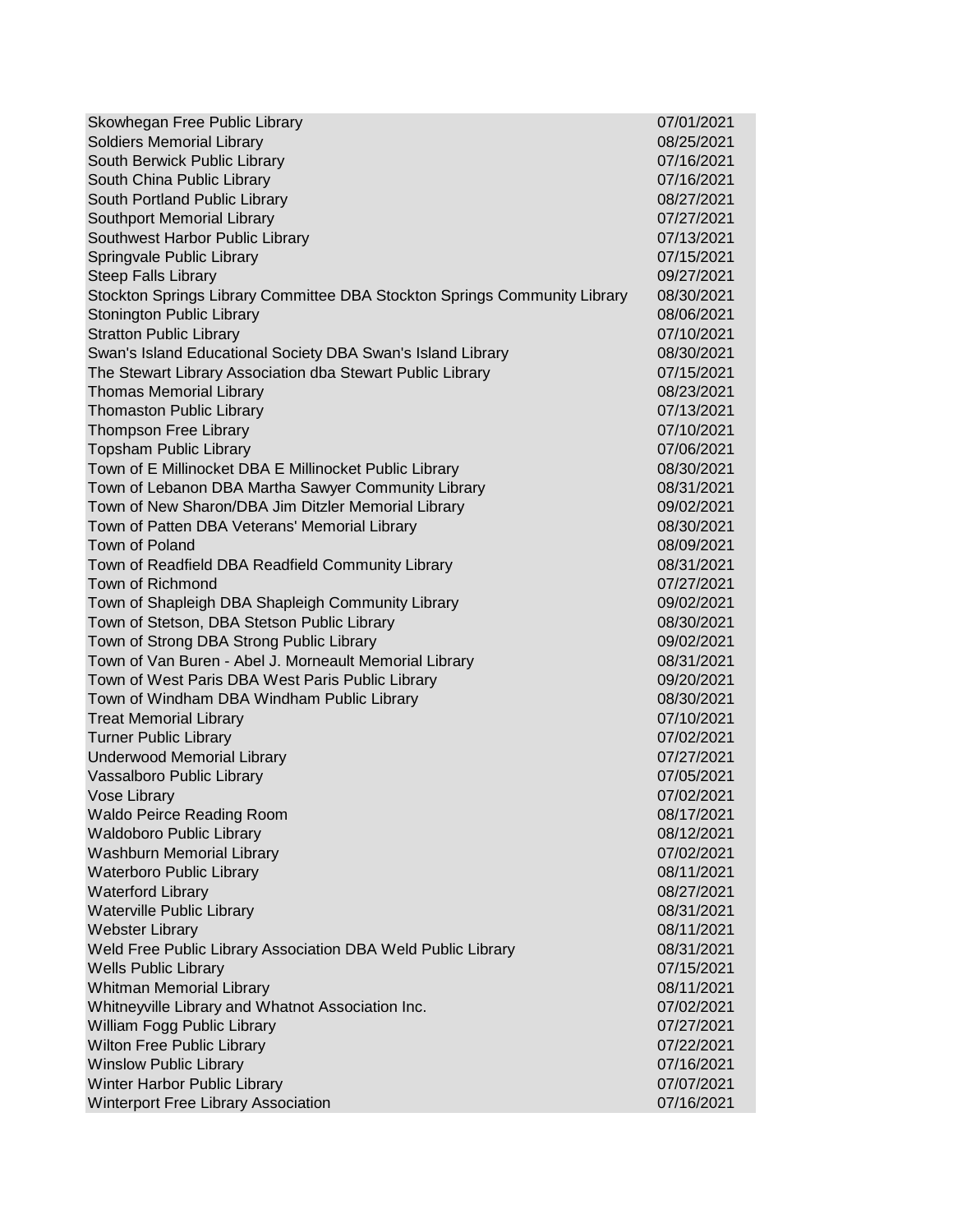| <b>Winthrop Public Library Foundation</b> | 08/27/2021 |
|-------------------------------------------|------------|
| <b>Wiscasset Public Library</b>           | 08/18/2021 |
| <b>Witherle Memorial Library</b>          | 07/01/2021 |
| <b>WTA Hansen Memorial Library</b>        | 09/16/2021 |
| <b>York Public Library</b>                | 08/05/2021 |
| Zadoc Long Free Library                   | 08/25/2021 |
|                                           |            |

Total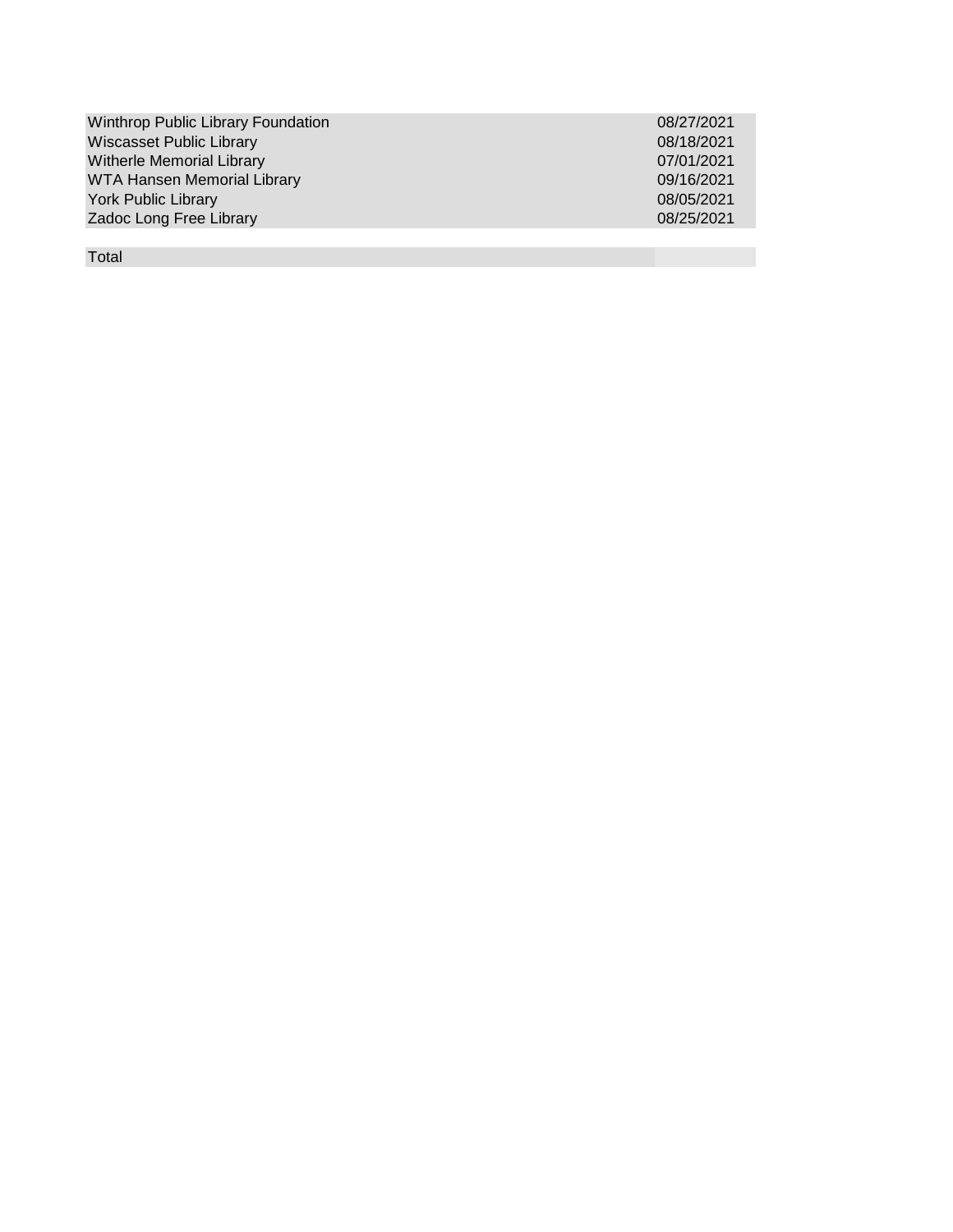| <b>Amount Awarded</b> |            |  |  |
|-----------------------|------------|--|--|
|                       | \$3,000.00 |  |  |
|                       | \$2,500.00 |  |  |
|                       | \$2,750.00 |  |  |
|                       | \$2,500.00 |  |  |
|                       | \$4,000.00 |  |  |
|                       | \$4,000.00 |  |  |
|                       | \$2,250.00 |  |  |
|                       | \$3,250.00 |  |  |
|                       | \$2,750.00 |  |  |
|                       | \$2,250.00 |  |  |
|                       | \$2,750.00 |  |  |
|                       | \$2,750.00 |  |  |
|                       | \$2,500.00 |  |  |
|                       | \$2,750.00 |  |  |
|                       | \$2,750.00 |  |  |
|                       | \$2,500.00 |  |  |
|                       | \$2,750.00 |  |  |
|                       |            |  |  |
|                       | \$3,000.00 |  |  |
|                       | \$2,500.00 |  |  |
|                       | \$2,500.00 |  |  |
|                       | \$3,000.00 |  |  |
|                       | \$2,500.00 |  |  |
|                       | \$3,000.00 |  |  |
|                       | \$3,750.00 |  |  |
|                       | \$2,750.00 |  |  |
|                       | \$2,500.00 |  |  |
|                       | \$2,000.00 |  |  |
|                       | \$3,000.00 |  |  |
|                       | \$2,000.00 |  |  |
|                       | \$2,750.00 |  |  |
|                       | \$3,750.00 |  |  |
|                       | \$2,250.00 |  |  |
|                       | \$2,750.00 |  |  |
|                       | \$2,500.00 |  |  |
|                       | \$2,500.00 |  |  |
|                       | \$2,750.00 |  |  |
|                       | \$1,500.00 |  |  |
|                       | \$3,500.00 |  |  |
|                       | \$3,500.00 |  |  |
|                       | \$2,000.00 |  |  |
|                       | \$2,750.00 |  |  |
|                       | \$2,750.00 |  |  |
|                       | \$3,000.00 |  |  |
|                       | \$2,500.00 |  |  |
|                       | \$2,500.00 |  |  |
|                       | \$2,500.00 |  |  |
|                       | \$2,750.00 |  |  |
|                       | \$2,500.00 |  |  |
|                       | \$2,750.00 |  |  |
|                       | \$2,250.00 |  |  |
|                       | \$2,500.00 |  |  |
|                       |            |  |  |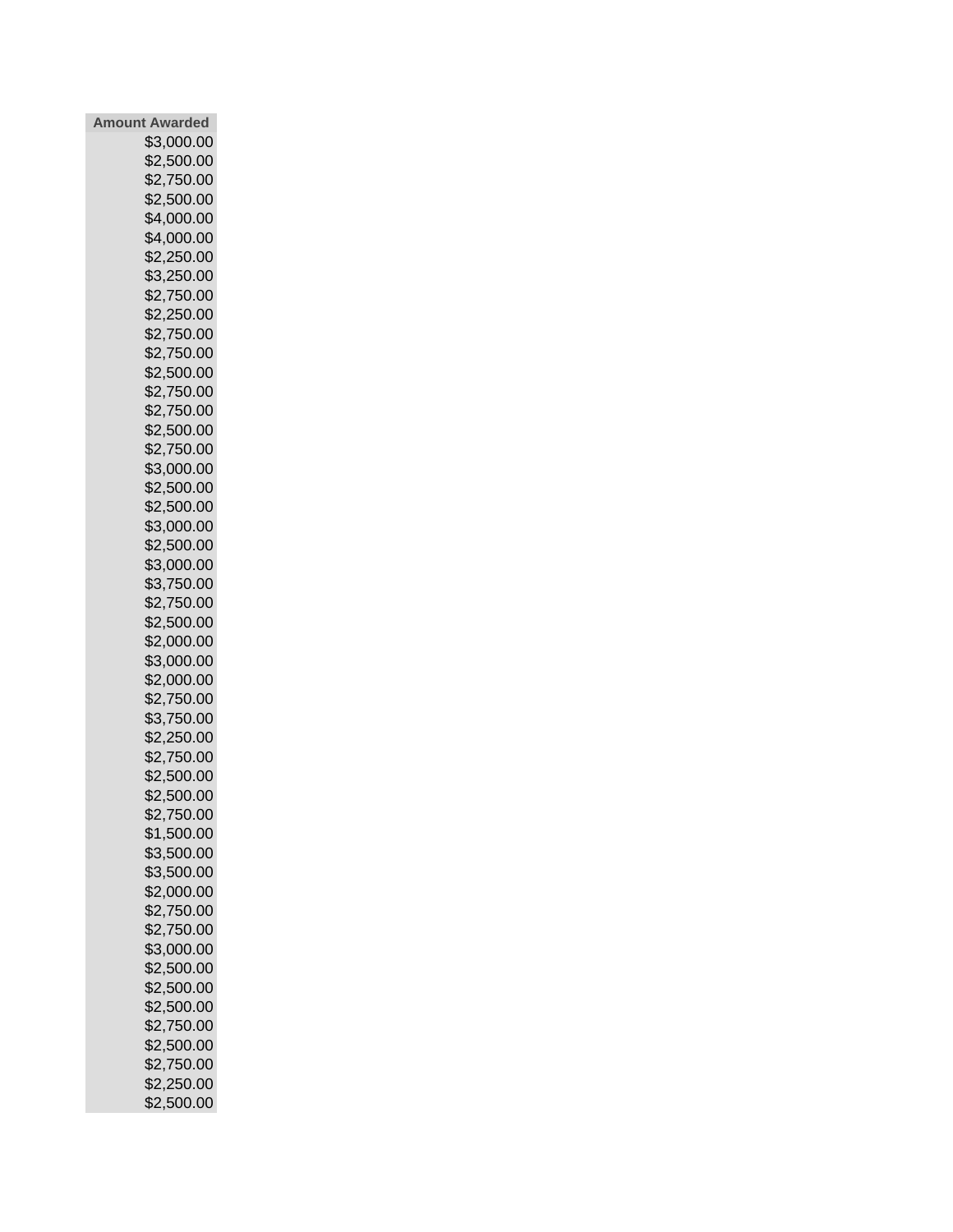|      | \$2,500.00 |
|------|------------|
|      | \$3,250.00 |
|      | \$2,500.00 |
|      | \$2,500.00 |
| \$2, | 750.00     |
|      | \$3,250.00 |
|      | \$3,000.00 |
|      | \$2,750.00 |
|      | \$2,750.00 |
|      | \$2,500.00 |
|      | \$2,500.00 |
|      | \$2,750.00 |
|      |            |
|      | \$2,750.00 |
|      | \$1,500.00 |
|      | \$2,500.00 |
|      | \$1,750.00 |
|      | \$2,500.00 |
|      | \$2,750.00 |
|      | \$2,750.00 |
|      | \$1,500.00 |
|      | \$2,500.00 |
|      | \$3,000.00 |
|      | \$2,750.00 |
|      | \$2,750.00 |
|      | \$2,750.00 |
|      | \$2,250.00 |
|      | \$2,250.00 |
|      | \$1,750.00 |
|      | \$1,500.00 |
|      | \$2,500.00 |
|      | \$2,750.00 |
|      | \$2,750.00 |
|      | \$2,500.00 |
|      | \$3,250.00 |
|      | \$2,750.00 |
|      | \$2,250.00 |
|      | \$3,000.00 |
|      | \$4,500.00 |
|      |            |
|      | \$2,750.00 |
|      | \$2,750.00 |
|      | \$2,750.00 |
|      | \$2,500.00 |
|      | \$2,250.00 |
|      | \$2,750.00 |
|      | \$3,500.00 |
|      | \$2,500.00 |
|      | \$1,750.00 |
|      | \$2,250.00 |
|      | \$3,250.00 |
|      | \$2,500.00 |
|      | \$3,000.00 |
|      | \$3,000.00 |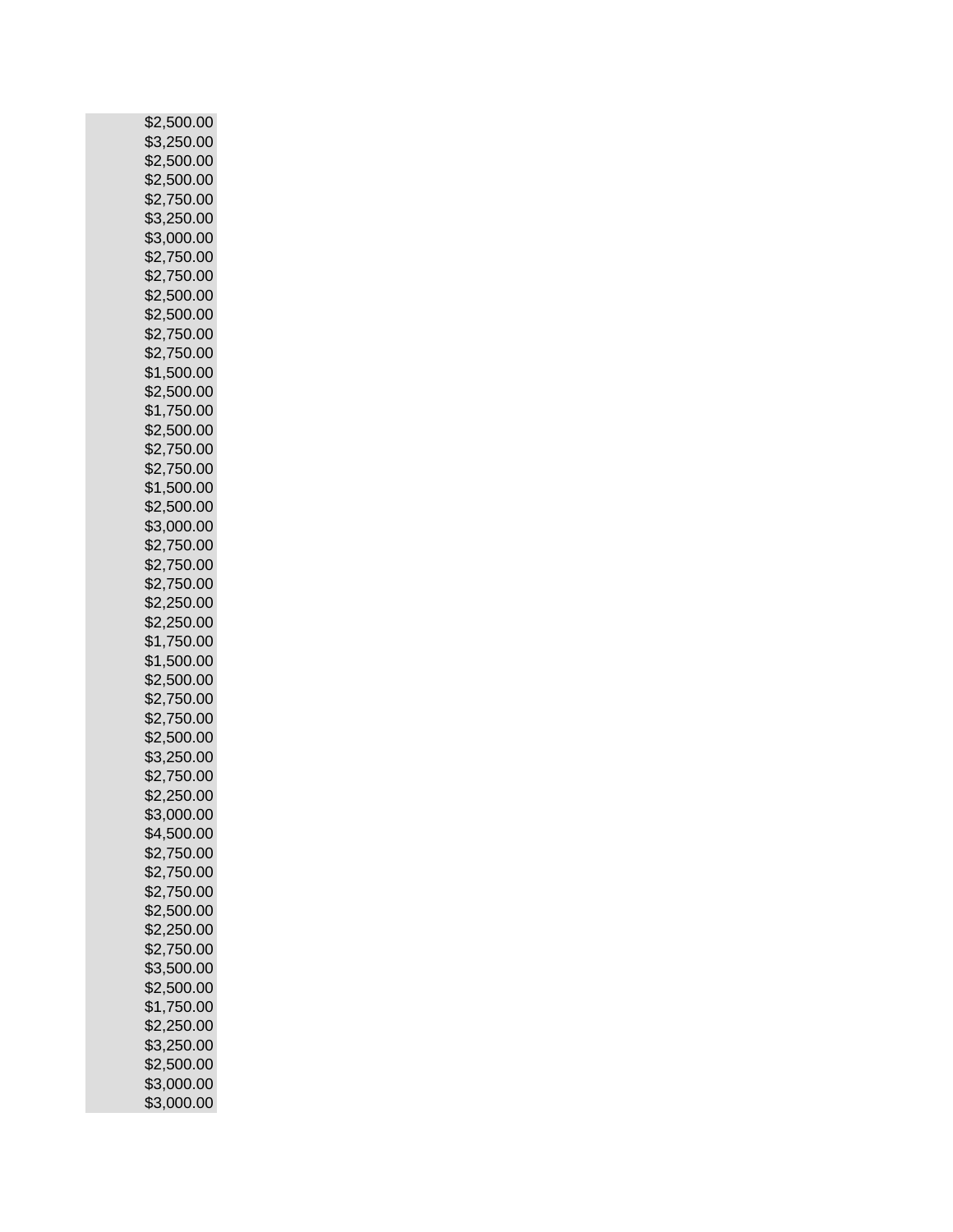| \$3,250.00               |
|--------------------------|
| \$3,000.00               |
| \$2,500.00               |
|                          |
| \$3,500.00               |
| \$2,500.00               |
| \$2,250.00               |
| \$2,500.00               |
|                          |
| \$2,750.00               |
| \$2,750.00               |
| \$2,000.00               |
|                          |
| \$2,250.00               |
| \$2,000.00               |
| \$2,500.00               |
| \$2,750.00               |
|                          |
| \$2,250.00               |
| \$2,000.00               |
| \$2,750.00               |
|                          |
| \$3,000.00               |
| \$2,250.00               |
| \$1,500.00               |
| \$3,000.00               |
|                          |
| \$1,750.00               |
| \$3,250.00               |
| \$2,250.00               |
|                          |
| \$2,500.00               |
| \$3,000.00               |
| \$2,500.00               |
| \$3,500.00               |
|                          |
| \$2,750.00               |
| \$2,500.00               |
| \$2,000.00               |
|                          |
|                          |
| \$2,500.00               |
| \$2,750.00               |
|                          |
| \$2,750.00               |
| \$4,000.00               |
| \$3,000.00               |
|                          |
| \$2,250.00               |
| \$2,500.00               |
| \$1,750.00               |
| \$2,500.00               |
|                          |
| \$2,750.00               |
| \$3,000.00               |
| \$3,000.00               |
| \$2,500.00               |
|                          |
| \$3,250.00               |
| \$1,750.00               |
| \$2,500.00               |
| \$3,000.00               |
|                          |
| \$2,250.00               |
| \$2,500.00               |
| \$2,750.00<br>\$2,750.00 |
|                          |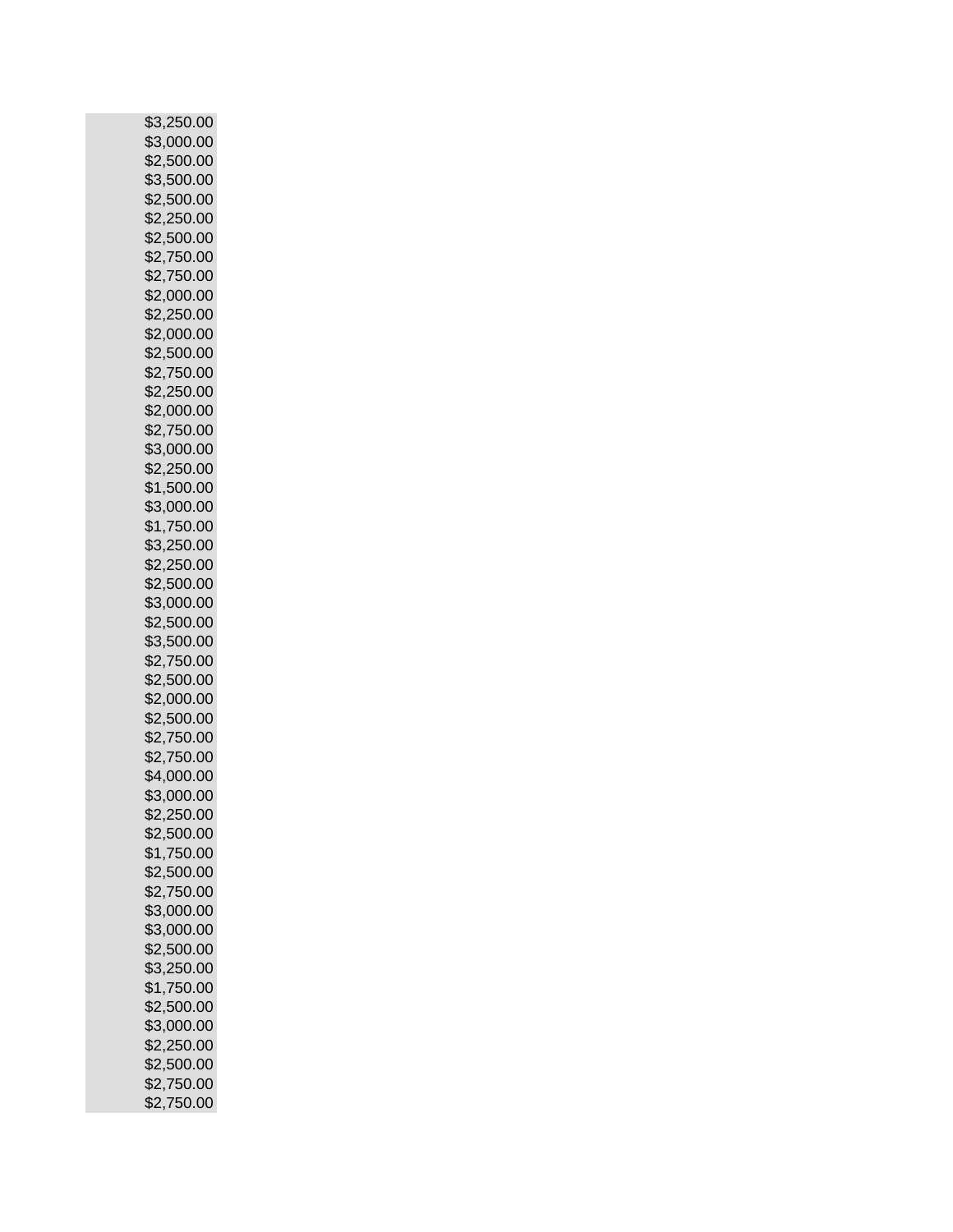| \$3,250.00 |        |  |  |
|------------|--------|--|--|
| \$2,500.00 |        |  |  |
| \$2,750.00 |        |  |  |
| \$2,500.00 |        |  |  |
| \$3,       | 750.00 |  |  |
| \$1,750.00 |        |  |  |
| \$2,250.00 |        |  |  |
| \$3,250.00 |        |  |  |
| \$2,250.00 |        |  |  |
| \$2,500.00 |        |  |  |
| \$2,750.00 |        |  |  |
| \$2,000.00 |        |  |  |
|            |        |  |  |
| \$1,750.00 |        |  |  |
| \$3,000.00 |        |  |  |
| \$2,500.00 |        |  |  |
| \$2,750.00 |        |  |  |
| \$2,750.00 |        |  |  |
| \$2,750.00 |        |  |  |
| \$2,500.00 |        |  |  |
| \$2,750.00 |        |  |  |
| \$2,500.00 |        |  |  |
| \$2,500.00 |        |  |  |
| \$2,750.00 |        |  |  |
| \$2,500.00 |        |  |  |
| \$2,500.00 |        |  |  |
| \$2,750.00 |        |  |  |
| \$2,500.00 |        |  |  |
| \$2,500.00 |        |  |  |
| \$2,750.00 |        |  |  |
| \$2,500.00 |        |  |  |
| \$3,250.00 |        |  |  |
| \$2,750.00 |        |  |  |
| \$2,750.00 |        |  |  |
| \$2,250.00 |        |  |  |
| \$2,500.00 |        |  |  |
| \$2,500.00 |        |  |  |
| \$2,250.00 |        |  |  |
| \$3,000.00 |        |  |  |
| \$2,500.00 |        |  |  |
| \$2,750.00 |        |  |  |
| \$2,500.00 |        |  |  |
| \$3,500.00 |        |  |  |
| \$2,500.00 |        |  |  |
| \$1,750.00 |        |  |  |
| \$3,250.00 |        |  |  |
| \$2,500.00 |        |  |  |
| \$2,750.00 |        |  |  |
| \$2,750.00 |        |  |  |
| \$2,500.00 |        |  |  |
|            |        |  |  |
| \$2,750.00 |        |  |  |
| \$2,000.00 |        |  |  |
| \$2,750.00 |        |  |  |